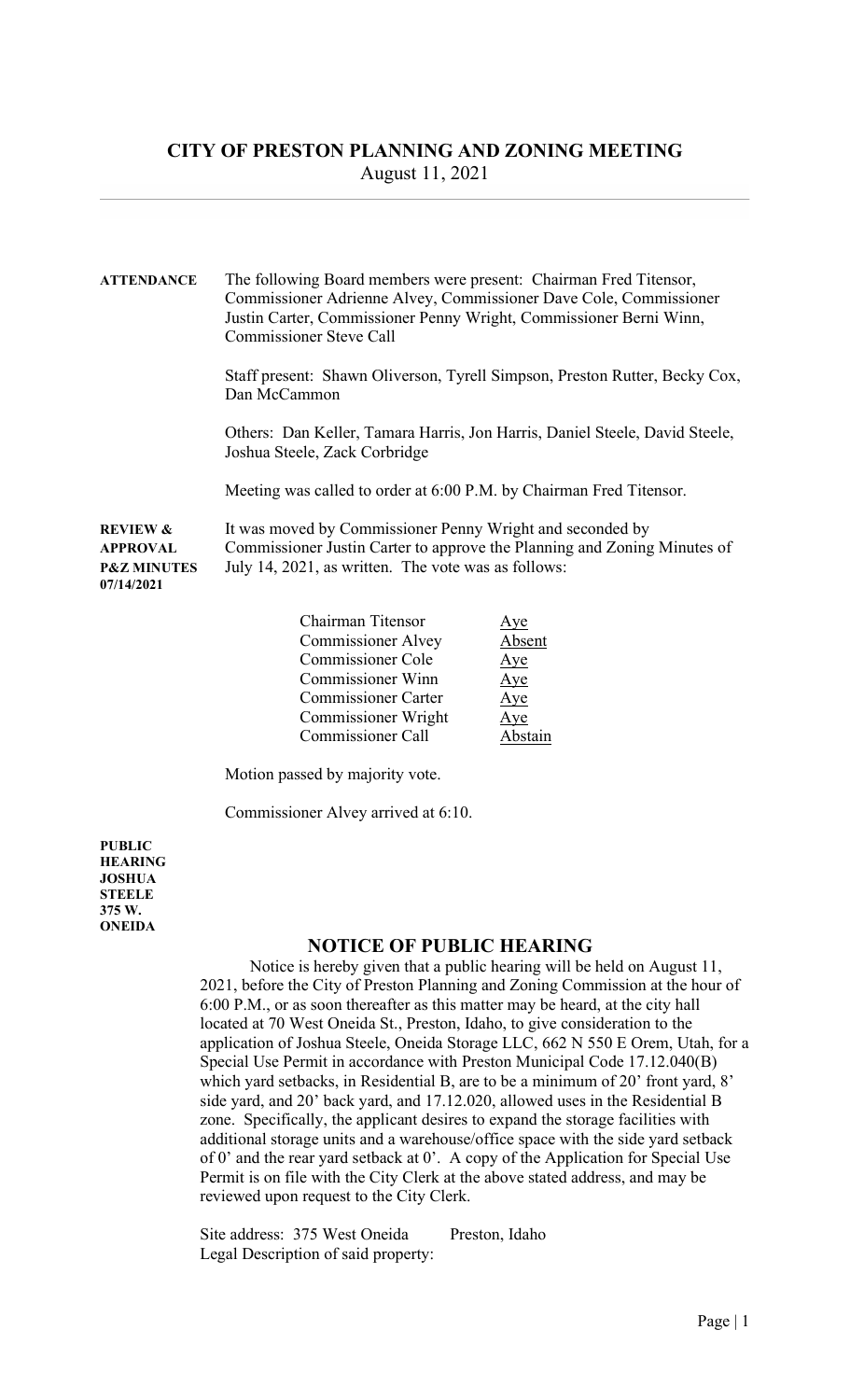## CITY OF PRESTON PLANNING AND ZONING MEETING August 11, 2021

 160 rods West of the Northeast corner of Section 27, Township 15 South, Range 39 East of the Boise Meridian, Thence South 20 rods, thence east 5 rods 10 feet; thence, thence East 4 rods 6 ½ feet; thence North 18 rods; thence West 10 rods to the place of the beginning

 All persons present will be given the opportunity to be heard in regard to said Application. Written comments or objections to said variance may be submitted to the City Clerk at the above stated address, and the same will be considered if received prior to said public hearing.

Dated this 30<sup>th</sup> day of June, 2021. s/Linda Acock

Publish: July 14, 2021 in The Preston Citizen

Chairman Titensor read the guidelines for the public hearing and invited Joshua Steele to present his application. Mr. Steele explained that he purchased the property at 375 W. Oneida at the beginning of the year. The property currently has storage rental units and two buildings housing businesses. The property lies in the Residential B zone and the previous owner received a special use permit for these commercial entities. Mr. Steele would like to build more storage units and would like to set them right on the property line with no setback, both issues requiring a special use permit.

 Chairman Titensor invited City Engineer Tyrell Simpson to present his staff report. Mr. Simpson stated that when the apartment buildings across the street are built the road will also be raised and that Mr. Steele will work with that developer on a plan for storm water runoff. Commissioner Wright asked Mr. Simpson if there needed to be access for a fire truck to turn around on the property. Mr. Simpson stated that if the

driveway is less than 150 feet the fire truck can back up.

 The commissioners and Mr. Simpson discussed the storm water runoff and Mr. Simpson advised that that issue would be fully addressed when a building permit was requested. Mr. Simpson also advised that parking for the facility would be addressed with the building permit application.

 Chairman Titensor read a letter that was submitted for public comment, which is attached to these minutes.

Chairman Titensor called for comments in support.

There were no comments and no written comments in support.

Chairman Titensor called for neutral comments.

 There were no neutral comments. Written comment was read by Chairman Titensor.

Chairman Titensor called for opposing comments.

There were no opposing comments and no written opposing comments.

 Commissioner Winn made a motion to close the public hearing. Commissioner Alvey seconded the motion. Vote was unanimous.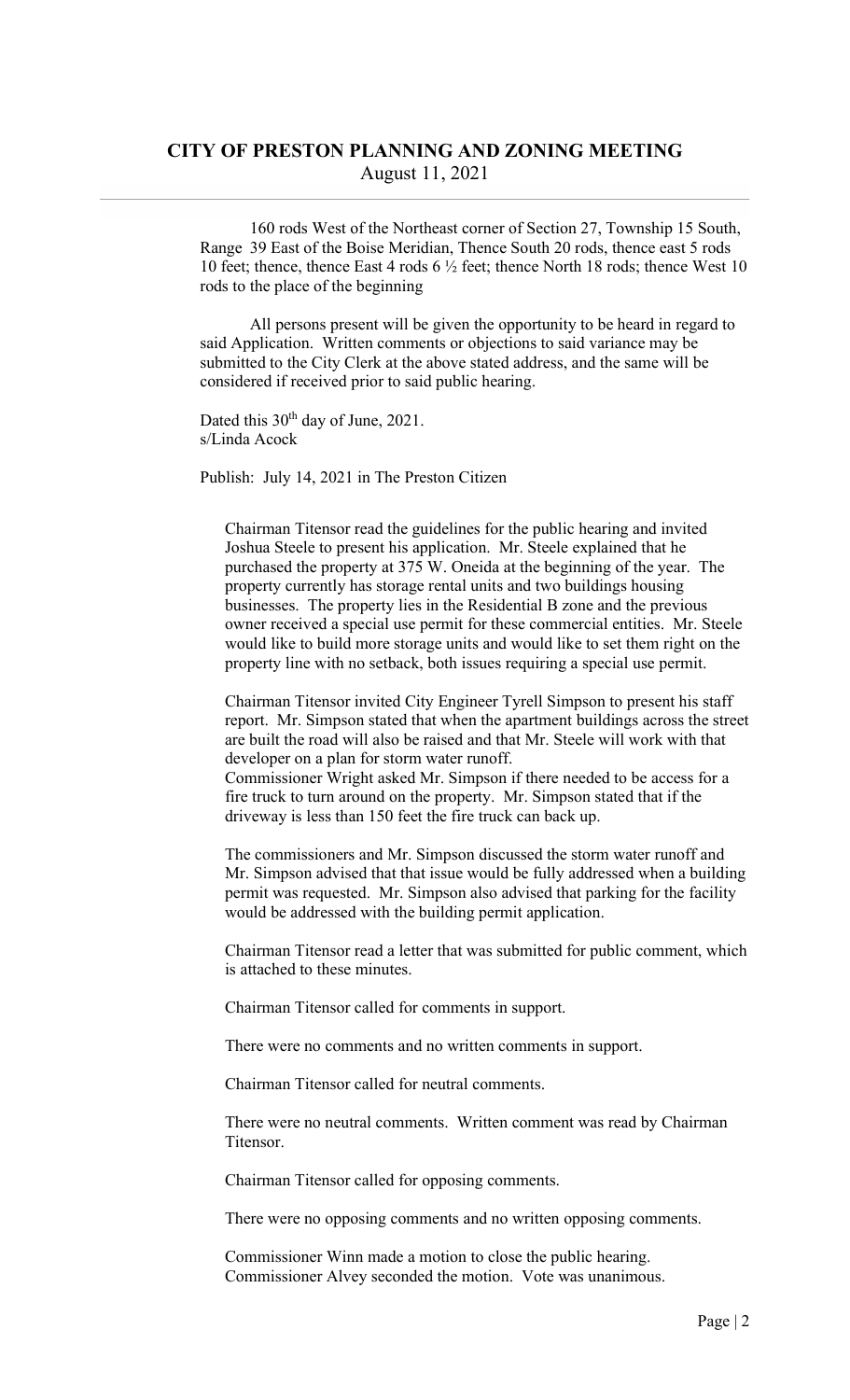Chairman Titensor asked the commissioners for any comments they may have. Commissioner Cole asked Mr. Steele which way his roof line would slope and if the snow would slide onto neighboring properties. Mr. Steele replied that one of the buildings would be pitched towards the neighbor's property.

 Commissioner Wright asked Mr. Steele if he wanted the buildings on the property line to allow for more units. Mr. Steele replied that it did make the units a little bit larger and gave more space on the interior of the property for vehicles. Commissioner Wright asked if there were any complaints about the property being too tight for vehicles with the current buildings. Mr. Steele replied that he had not.

 Commissioner Carter stated that he felt parking should be addressed at this point so that Mr. Steele knows what the requirements are. Commissioner Winn asked if storage units required parking. City Planner Shawn Oliverson stated that the storage units did not require much parking but that there is more commercial space and parking would be required depending on what type of business. Chairman Titensor advised Mr. Steele that parking would not be an issue in this decision but to be aware of the parking requirements and to have a plan in place for the future.

 Chairman Titensor commented that the property has been used as a commercial property for several years because of a previous special use permit and it may serve the property better to do a rezone. Commissioner Alvey asked what the setback requirements are if it is rezoned to commercial. Mr. Simpson replied that it would be ten feet. Chairman Titensor told Mr. Steele that they see a need in the city for more storage units and they are excited about his project but feel like they should spend some time considering a rezone and a plan for the snow removal issues.

 Commissioner Call moved that they table the decision on a special use permit for Joshua Steele while they look into a rezone and give Mr. Steele some time to come up with a plan for snow removal, with any additional public hearing fees waived. Commissioner Cole seconded the motion.

Vote went as follows:

| Chairman Titensor          | <u>Aye</u> |
|----------------------------|------------|
| <b>Commissioner Alvey</b>  | Aye        |
| <b>Commissioner Cole</b>   | Aye        |
| <b>Commissioner Winn</b>   | <b>Nay</b> |
| <b>Commissioner Carter</b> | Aye        |
| Commissioner Wright        | Aye        |
| <b>Commissioner Call</b>   | Ave        |

Vote was unanimous.

DOUG No one was in attendance to present this matter, no action was taken.

**DAY** PARKING BUYOUT